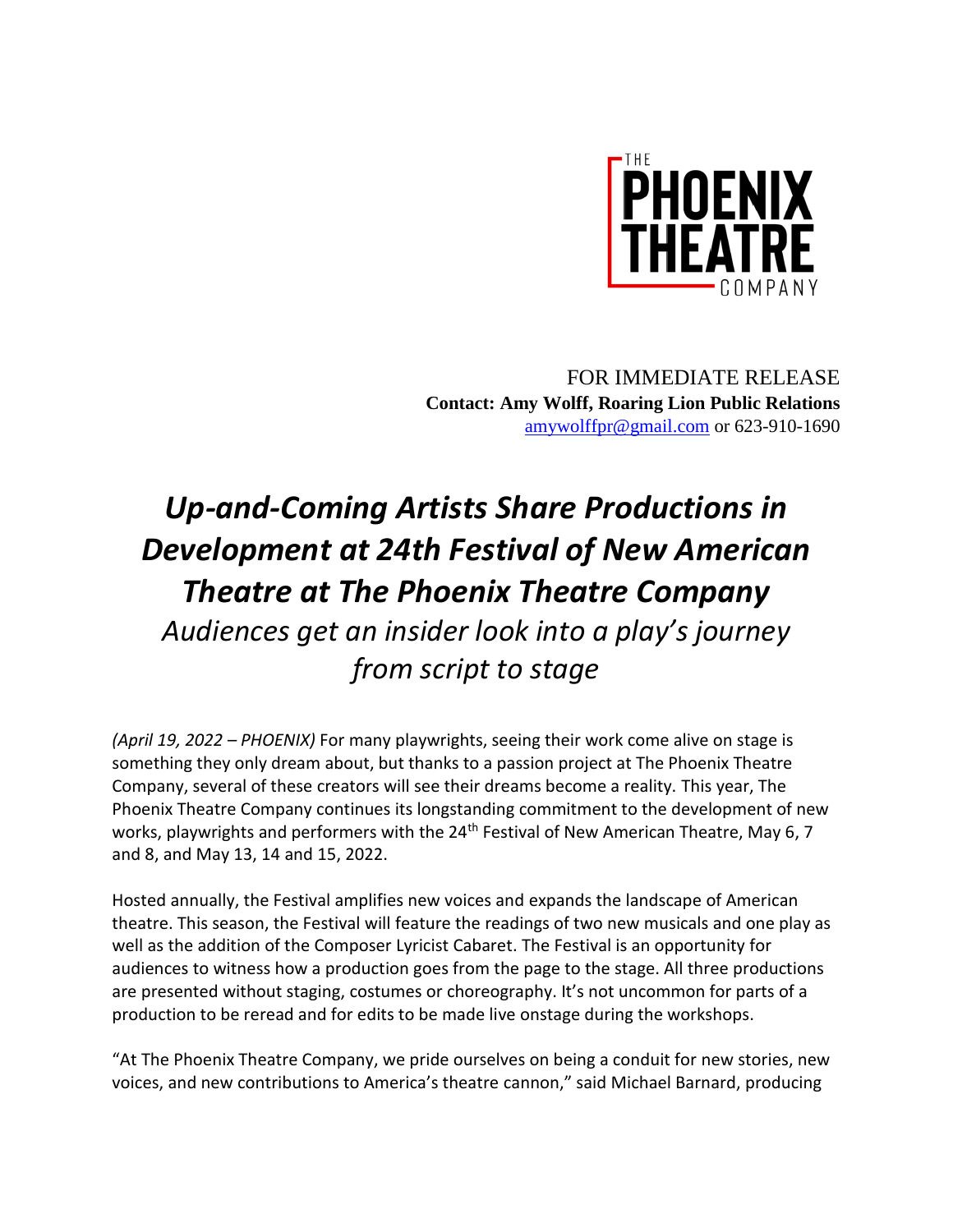artistic director. "We know the value of the creative process and the importance of providing a space for new artists of all kinds to see their work come alive on stage."

Through a partnership with NYC's Theatre Barn, a primary incubator of new musicals, The Phoenix Theatre Company will also feature the addition of a Choreography Lab this year which will explore how choreographers leave iconic marks on new musicals, on May 14 at 8 p.m. and May 15 at 6:30pm. Featured choreographers will be local favorites Nick Flores and Lauran Stanis. New York Theatre Barn Artistic Director Joe Barros will also present a keynote address on May 8 at 6:30 p.m., to be immediately followed by the New Works Reception with the artists and staff of The Phoenix Theatre Company.

A returning festival favorite, The First Draft Series will feature sit-down readings of three different one-act plays which competed and won Spotlight Youth Theatre's 2021-2022 Playfest, an annual playwriting contest for young adults. The selections for the 2022 First Draft Series at The Phoenix Theatre Company include *Not Driving Ever Summer* by Rebecca Bain, *The Pickpocket's Lament* by Katie Kloberdanz, and *Lost n' Sound* by Zoey Waller. These new works will be presented May 14 a.m. at 11am and May 15 at 11 a.m.

The Composer Lyricist Cabaret is returning this year and will present two 45-minute works followed by an audience discussion. Craig Bohmer (composer), will join with Steven Mark Kohn and Marion Adler (lyricists) for a new work presentation. Composer/lyricist Drew Fornarola will also be featured, who penned *Tiananmen* that will have its world premiere at The Phoenix Theatre Company next season.

Barnard says the Festival is invaluable to artists in all specialties, with many shows workshopped in Phoenix taking the next steps for a national audience. In fact, this April, *Americano!,* a musical about an Arizona Dreamer, will open off-Broadway after being part of the Festival of New American Theatre in 2019.

The 2022 Festival of New American Theatre readings in development include:

*A Beautiful Place* - a new musical celebrating the life of artist Friedl Dicker-Brandeis, who was deported to the Theresienstadt concentration camp in 1942. There, Friedl secretly taught classes to hundreds of children, giving them the ability to escape the world around them by using their imaginations and the remarkable power of art. The legacy of these pieces continues to inspire and remind us how beauty and hope can exist within the darkness of despair. Witten by Linda DeArmond Grady and Michael Grady, with music by Craig Bohmler and lyrics by Steven Mark Kohn, directed by David Ira Goldstein, music directed by Craig Bohmler, this musical can be seen onstage May 6 at 7 p.m. and May 7 at 3 p.m. *ASL Interpretation will be provided on May 7 at 3 p.m.*

*Content Warning: Discussions of the Holocaust and violence.*

*The Belle of Tombstone* - a new musical set in Tombstone, Arizona. Josie Marcus is nothing like the girls at home. Passionate and fearless, she escapes her upper-class Jewish family in 1879